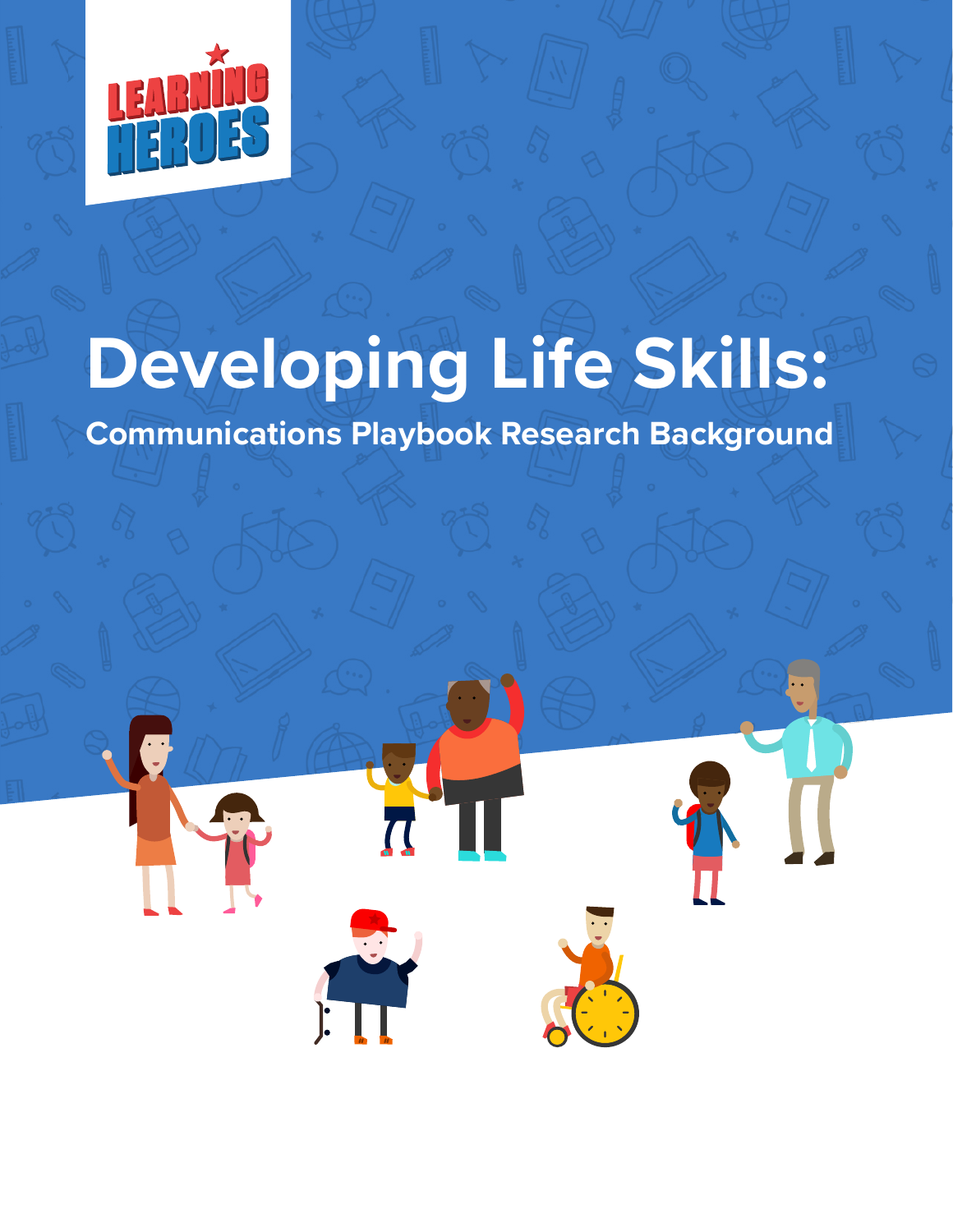# **1** In summary, what are the findings of the Developing Life Skills (DLS) report?

Parents view social, emotional, cognitive, and academic skills—which most parents call "life skills"—as important for their children's success academically and for the long haul. They think of these skills as interconnected, a view backed by science. And they believe that home and school both have a role to play in life skills development—although parents are more likely to view home as the place where these skills are "taught" and schools as the place where they are "reinforced." Parents expect a dialogue with schools about these skills, if it's framed as helping their child succeed academically and in the larger world.

However, Learning Heroes found that as educators seek to inform and engage parents about a range of research-based practices that may look new and different from what they've experienced, there is both opportunity and risk that parents will become confused, frustrated, and feel that these new approaches push the limits of what is appropriate for schools. Learning Heroes research revealed that half of parents surveyed identify with both the potential benefits and risks of schools and after-school settings playing a role in their child's social, emotional, and academic development. Parents' understanding could fluctuate depending on how educators handle four key issues: how they partner with parents, without overstepping their role; how they provide parents with concrete examples to better understand how new school practices can benefit their child; how they use everyday language to translate key concepts for parents in ways that resonate; and how they communicate with parents about their child's progress without rating or grading individual children on life skills development, which most parents oppose.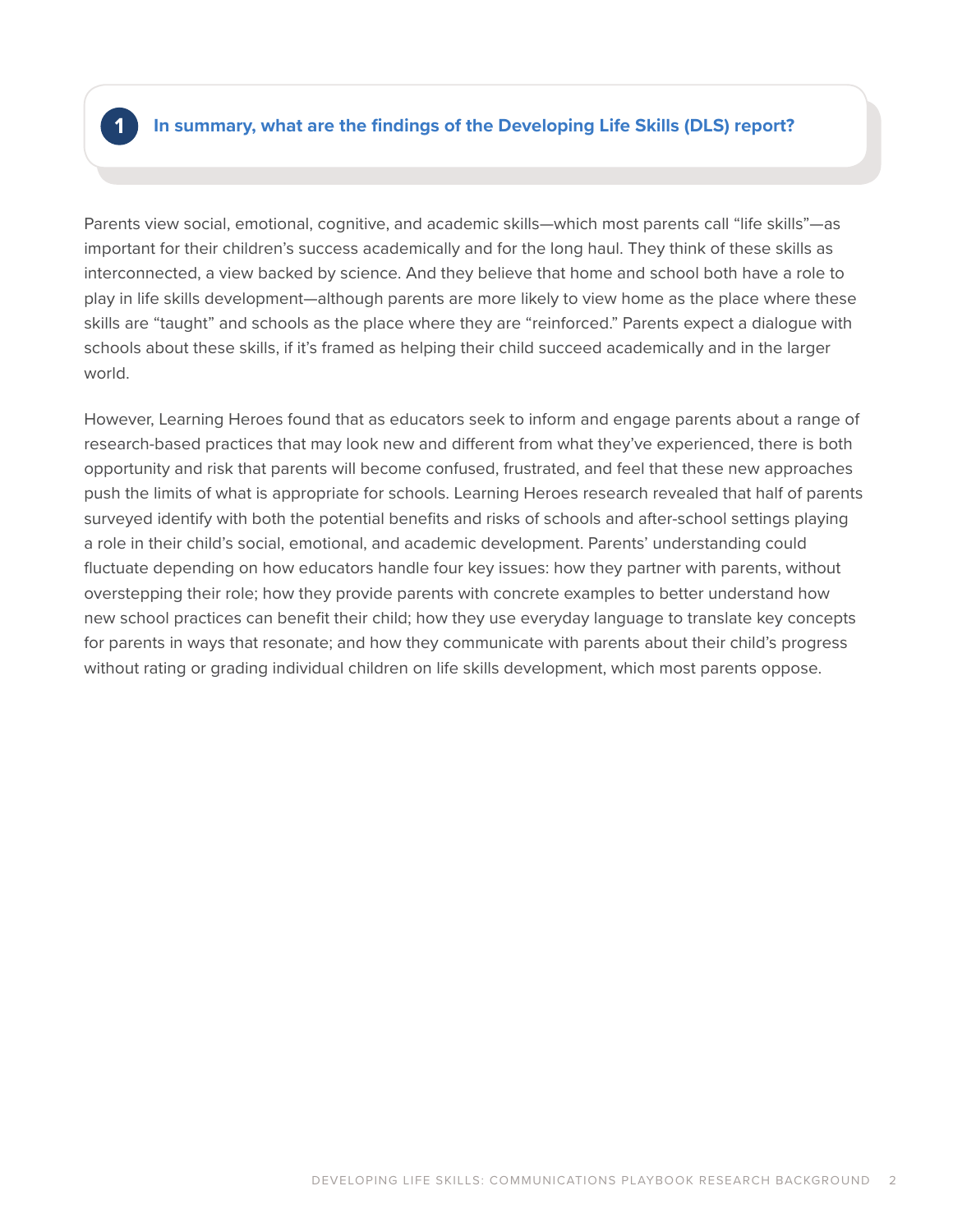

**3**

## **What questions did the Developing Life Skills research set out to answer?**

The research was designed to understand how parents feel and talk about their child's development of social, emotional, and academic skills and the role they see for schools and after-school settings. In particular, the research sought to understand:

**Context:** Where does social, emotional, and cognitive learning fit in parent priorities? Who do they feel is responsible for reinforcing these skills? What specific behaviors do parents tie to these skills? Who do parents trust and rely on for information about their child's development of social, emotional and cognitive skills?

**Priorities & Language:** How can the field communicate about this topic with parents most effectively? What skills and traits do parents value most? What is the most parent-friendly, authentic terminology, and why?

**Increasing Parent Understanding:** How do parents feel about what integrating social, emotional, and academic development in learning settings could look like in practice? How do they want to learn about their children's progress?

**The Developing Life Skills report focuses on research Learning Heroes conducted to help practitioners communicate with K-8 parents about the development of social, emotional, cognitive and academic skills in their children. Why is a focus on parents important?** 

We're now entering a unique moment, where there is greater awareness and acceptance of the fact that learning has social, emotional, and academic dimensions. As a result, school systems and out-of-school programs are thinking in explicit, intentional ways about how to develop these skills at home, at school, and in after-school settings so that all children can succeed in school and in life. But if those efforts are to succeed, practitioners need to join forces with parents, who see themselves as primarily responsible for their children's education. In particular, practitioners need to help parents understand approaches that might be new or different from what they experienced years ago.

The study focused on the parents of elementary and middle school students because this is when parents are consistently likely to be introduced to concepts of social, emotional, and cognitive learning by schools.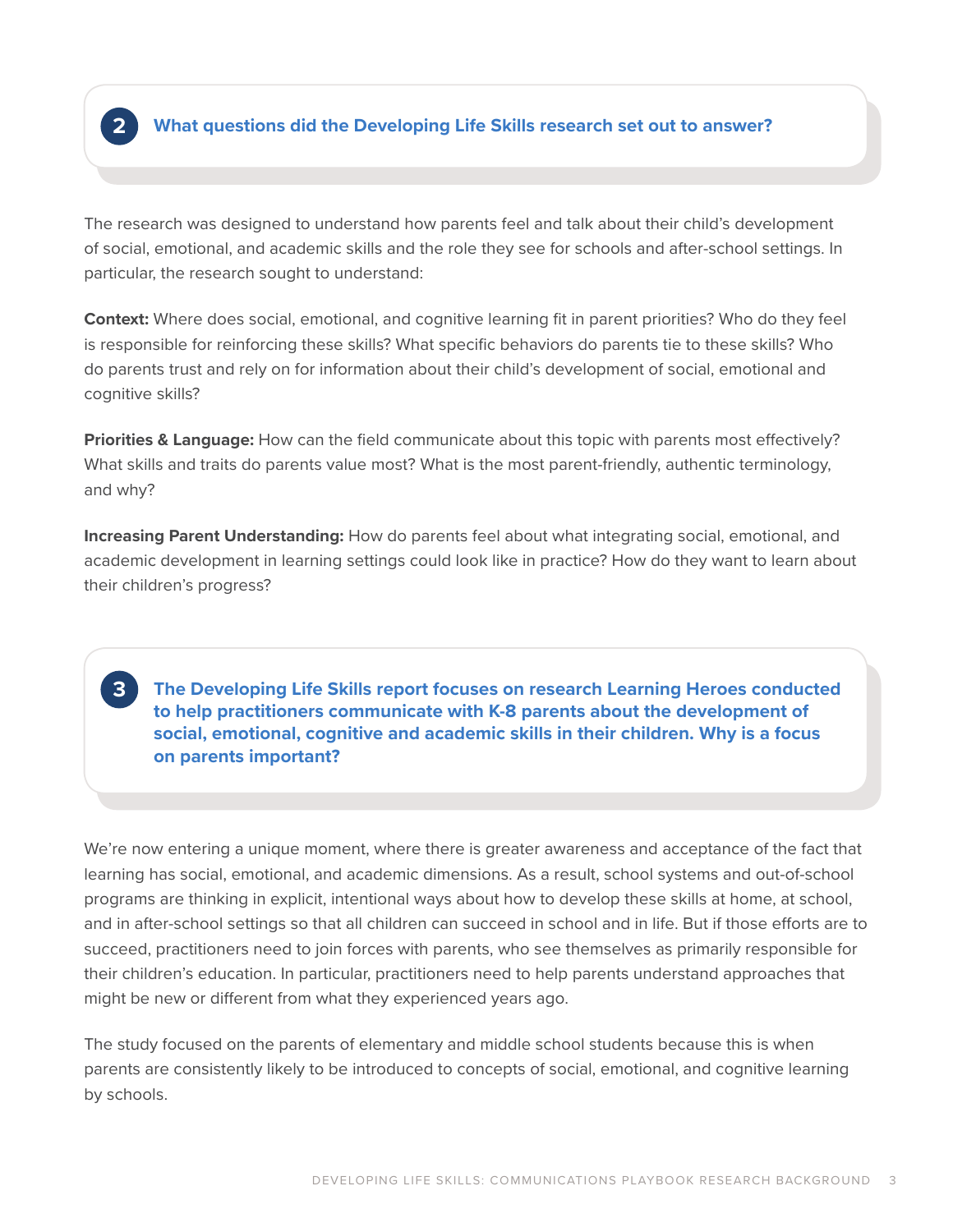# **What unexpected findings did the DLS research uncover about the way that parents view Social Emotional Learning (SEL) and its place in school and community-based settings?**

**4**

**5**

Parents overwhelmingly think the development of "life skills," as most parents call these skills and traits, are important for their child's overall development. But Learning Heroes' survey of more than 2,000 parents who have children in K-8 public schools revealed that half of parents identify with both the potential benefits and risks of schools and after-school settings playing a role in the development of these skills, so how we engage parents in these discussions really matters. For example, parents do not understand some of the "edu-jargon" used to describe different skills and traits, even though they support many of the concepts. Even words that practitioners may think of as innocuous, such as "curiosity" or "resilience," can have negative connotations for parents. For example, middle school parents, in particular, worry about their children being curious about the wrong things, especially because of peer pressure. And many parents want to shield their children from the types of adverse experiences that might require resilience. So how we talk about social, emotional, and cognitive learning in ways that translate for parents became a big focus of the *Developing Life Skills* report.

# **Why did you broaden the scope from Social Emotional Learning (SEL) to include a wider range of "social, emotional, cognitive and academic" skills or traits?**

Research has found that the social, emotional, cognitive, and academic dimensions of learning are deeply connected. Moreover, in focus groups, parents prioritized a wide range of skills across these dimensions and that was confirmed in the nationally representative survey of parents. Learning Heroes wanted to be true to both the range of skills reflected in various frameworks and to what parents want for their children.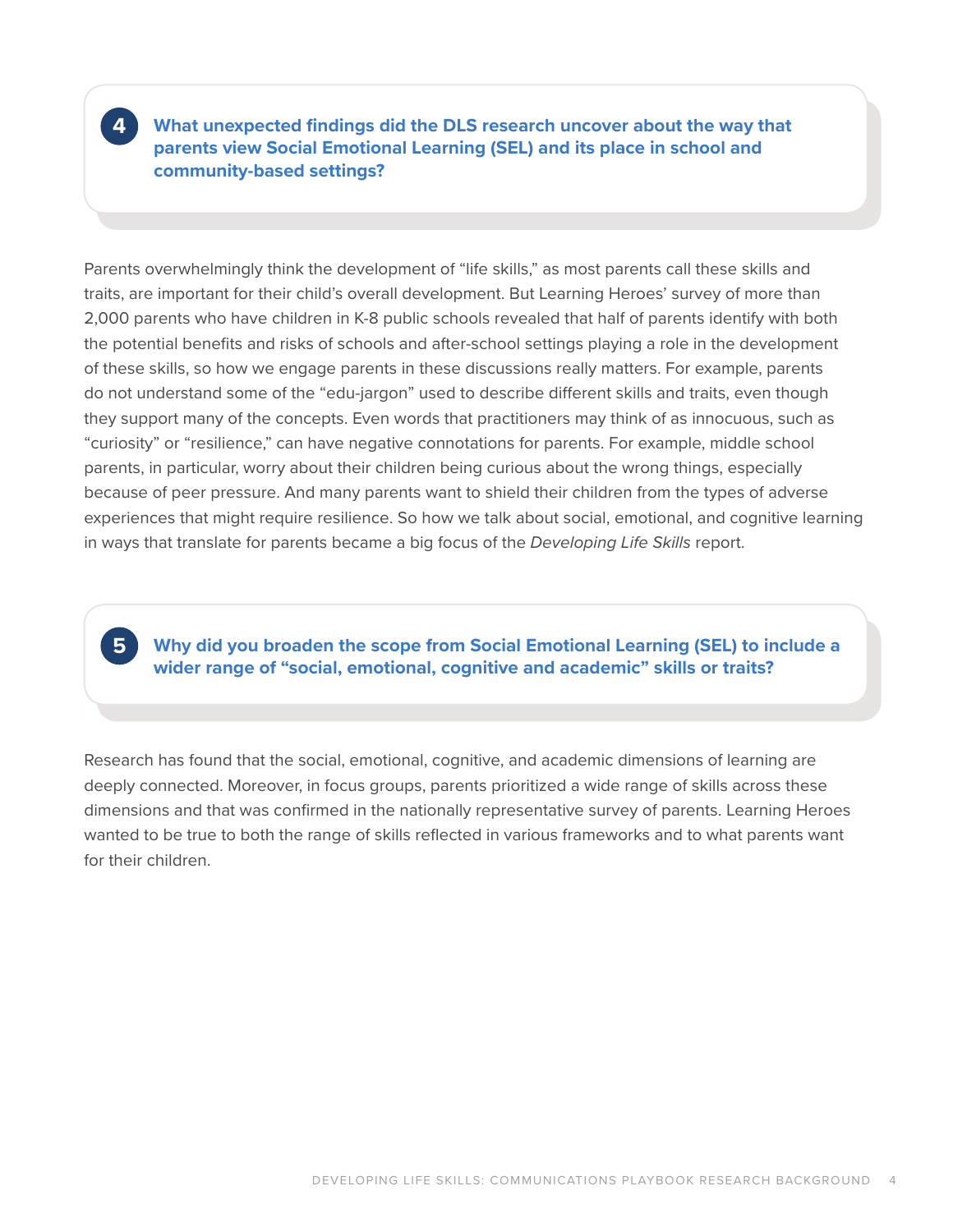**6 What did you learn about the language parents use to describe Social Emotional Learning (SEL) skills? What does this mean for communication with parents?**

"Life skills" is the term parents prefer to describe the skills and traits that they identify as most important for their children to develop. They prefer this term (31%) over "social, emotional, and academic development," "character development," and "social and emotional learning," by at least 2-to-1. Some of the reasons they give are that it's "simple," "all encompassing," and describes the skills people use "every day in life, schools, jobs and family." Our general advice is to start with where parents are and use language they understand to build bridges to more technical terms and language. We also found that parents respond very positively to videos that provide real-life examples of what integrating social, emotional, cognitive, and academic development looks like in practice.

#### **What did you learn about parents' preferred modes of communication about how and why SEL is reinforced at school or in community programs?**

**7**

Parents are not education experts. They need real-life examples of what integrating social, emotional, and academic development looks like in instructional practice. Video clips showing students engaged in such learning can be a powerful way to make these concepts concrete. Parents also responded favorably when social, emotional, and cognitive development is integrated into the teaching of academic subjects like reading, writing, and math. This allays parents' concerns that these skills will be taught at the expense of academic progress. For example, 84 percent of parents, including 88 percent of American-American parents and 86 percent of Hispanic parents, are "very" or "somewhat interested" in having their school use strategies and activities to reinforce these skills and traits throughout the school day.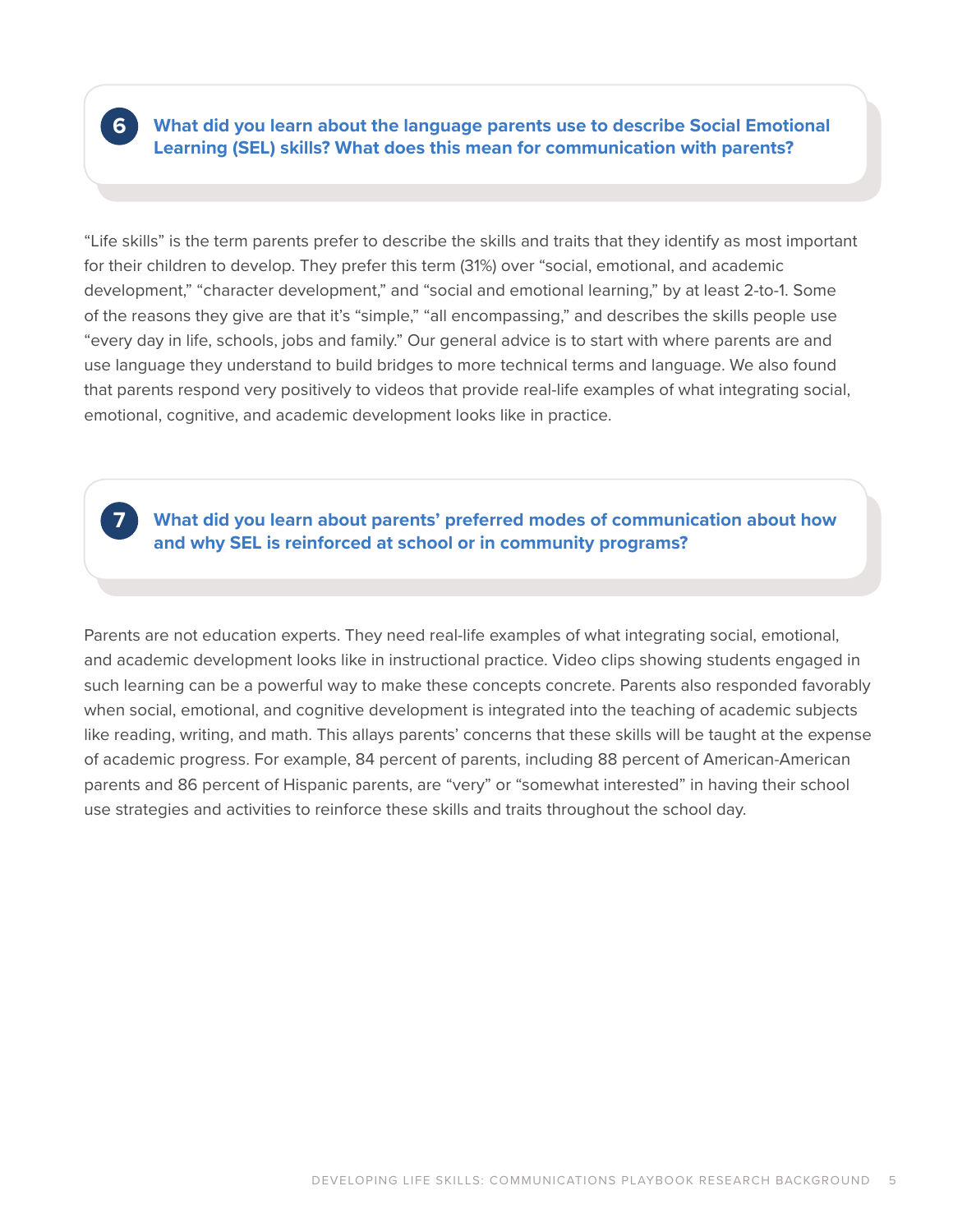**8 How should schools, districts and others talk to parents about rating or assessing their children on Social Emotional Learning (SEL) skills development?** 

While parents are very interested in partnering with schools, they don't want schools to overstep their role. The line in the sand is assessments. More than a third of parents worry about their child being labeled for life (35%) or graded (34%) on skills that they view as too subjective or personal to measure. Only 16% indicate it would be helpful to get a separate grade on their child's report card to understand progress on these skills. Schools, districts, and others should tread cautiously in this area. Instead, parents want to hear from teachers about how their child is doing in the form of parent-teacher conferences, folder notes, emails, and more regular communications, particularly if there's a problem.

### **9 Who is Learning Heroes? What other parent mindset research have they conducted?**

Learning Heroes' mission is to inspire, inform, and equip parents to best support their children's educational and developmental success. Learning Heroes believes that to partner with parents we first must understand their mindset, beliefs, priorities, and concerns as they work to raise their children. Since 2015, the organization has conducted more 8 national surveys and more than 100 focus groups with parents of public school children around the country. Learning Heroes uses the insights gleaned from this research to help state education agencies, school districts, and nonprofit partners better communicate with parents. And it provides parents with research-based information, resources, and simple actions they can take to support their child's academic and social-emotional success. Working with a range of trusted organizations, state education agencies, and school districts, Learning Heroes reaches over 4 million parents annually. Learn more about Learning Heroes at [www.bealearninghero.org.](http://www.bealearninghero.org)